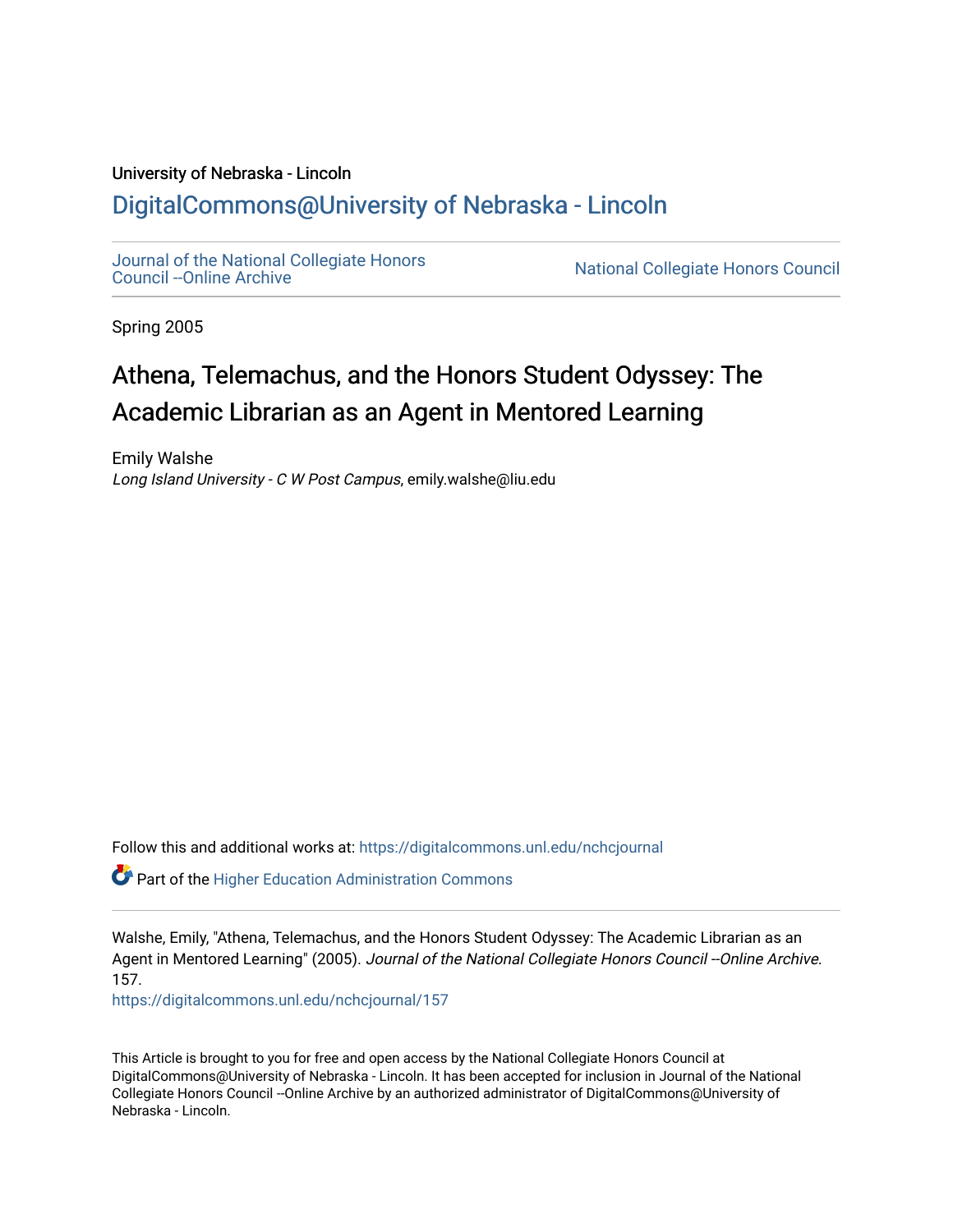# **Athena, Telemachus, and the Honors Student Odyssey: The Academic Librarian as an Agent in Mentored Learning**

## **EMILY WALSHE**

**LONG ISLAND UNIVERSITY / C. W. POST CAMPUS**

## **ABSTRACT**

This study considers how librarians can develop mentoring schemes that enhance  $\blacksquare$  intellectual discourse among honors students. The author defines mentored learning; identifies the need for integrated information support in honors curricula; outlines a project that has employed a mentored learning model; and examines how a mentored learning program may assist in promoting high achievement and low attrition in honors programs. This paper was presented at the 39<sup>th</sup> annual NCHC conference in November 2004.

### **INTRODUCTION**

The journey is a common metaphor to represent our heroic and not so heroic life passages. In higher education, the passage is a distinctly linear one, building competencies that channel students across intrepid waters towards a "commencement." The honors student journey, if well-traveled, is both a solitary and communal one.

In this paper, I introduce the concept of mentoring as a learning tool for the honors experience. Part One considers how librarians, as ambassadors to the evolving universe of recorded knowledge, can develop mentoring and mentor-like schemes that improve and enrich intellectual discourse among honors students. I will define mentoring and mentored learning; identify its various functions and goals; examine the library's role in the learning community; and describe the need for integrated information support for honors curricula.

Part Two highlights the architecture of *The Athena Project* at Long Island University / C.W. Post Campus where mentored learning practice has been used for practical benefit in structured learning environments. These include program-specific orientation strategies; course-specific bibliographic and information literacy instruction in the classroom; and assignment-specific, individual tutoring in (and out of) the library.

SPRING/SUMMER 2005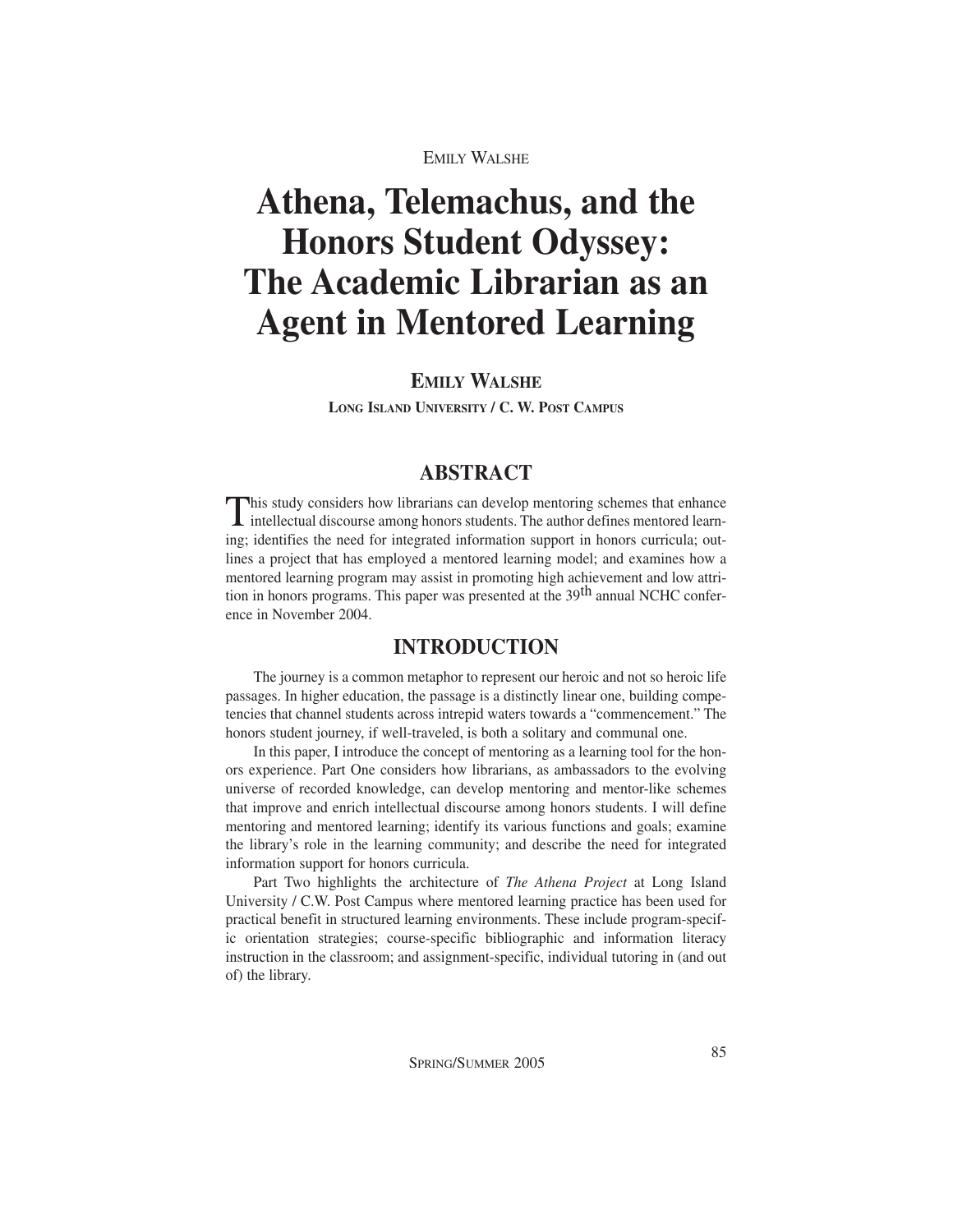#### ATHENA, TELEMACHUS, AND THE HONORS STUDENT ODYSSEY

I will conclude by summarizing the mutually inclusive benefits of mentored learning practice and positing how a formal mentoring framework may assist in the promotion of high achievement and low attrition in honors programs.

## **PART ONE MENTORED LEARNING AND THE LIBRARY**

When Odysseus went off the fight the Trojan War, he entrusted his son Telemachus to the tutor Mentor. The teacher later revealed herself as the Goddess Athena, patroness of the arts and industry, and accompanied the youth when he went in search of his missing father. (Van Collie, 1998, p. 36)

To understand mentoring, I begin with its history. The original term "mentor" occurs in Homer's epic *The Odyssey* where, in the absence of a father, Telemachus is educated and guided in every facet of his young life. Mentes assists Telemachus on his journey to find his father and, most importantly, teaches Telemachus to think and act for himself (Kay, 1990). Homer gave us the name "mentor" in 725 B.C., a term that today has come to mean someone with more experience who teaches someone with less experience. This aspect of mentoring has led through the years to the word *protégé*, from the French *protegere*, meaning one who is protected by a person of experience and influence. In modern times, however, the typical Mentes-Telemachus model or mentor-protégé relationship has changed considerably. In this discussion, I use the term "mentor" in a broad, dynamic and metaphorical manner. In the context of higher education, "mentor" is defined as an active, knowledgeable, and intellectually agile person committed to keeping the teaching and learning of students in focus and guiding students by example to be dynamic learners.

Innes and Flavin (1999) define mentored learning as "a student/teacher partnership that incorporates the intellectual curiosity and desire of two individuals with common interests as they investigate a specific area of study" (p. 41). As distinct from academic advisement, which is mostly one-directional and often onedimensional, the mentored learning relationship goes beyond a single reference encounter and espouses a holistic approach to learning. Because life in the library is both static and dynamic, library faculty members might synthesize otherwise incongruous research experiences to create bridges of relevance and ever-expanding points of reference across academic disciplines. Over the course of a single academic year, for example, the honors librarian and first-year student might grapple with *Macbeth*, examine water tables in Africa, dissect the Dow Jones, and explicate Jung. Unlike an advisor, the librarian enjoys a close and rich history of student interest and aptitude, enjoining the honor student on his/her journey throughout a diverse curriculum.

One major obstacle of mentoring relationships in education is that the mentor, not the protégé, typically sets the agenda (Sandler, 1992). This orientation to mentoring is pantomimic of the fundamentally hierarchical and didactic relationship of teacher/student that is evident in the standard college classroom. The library, however, offers a relationship beyond the classroom that is a kind of learning partnership. It is in the role of learning *partner* that library faculty can offer a curricular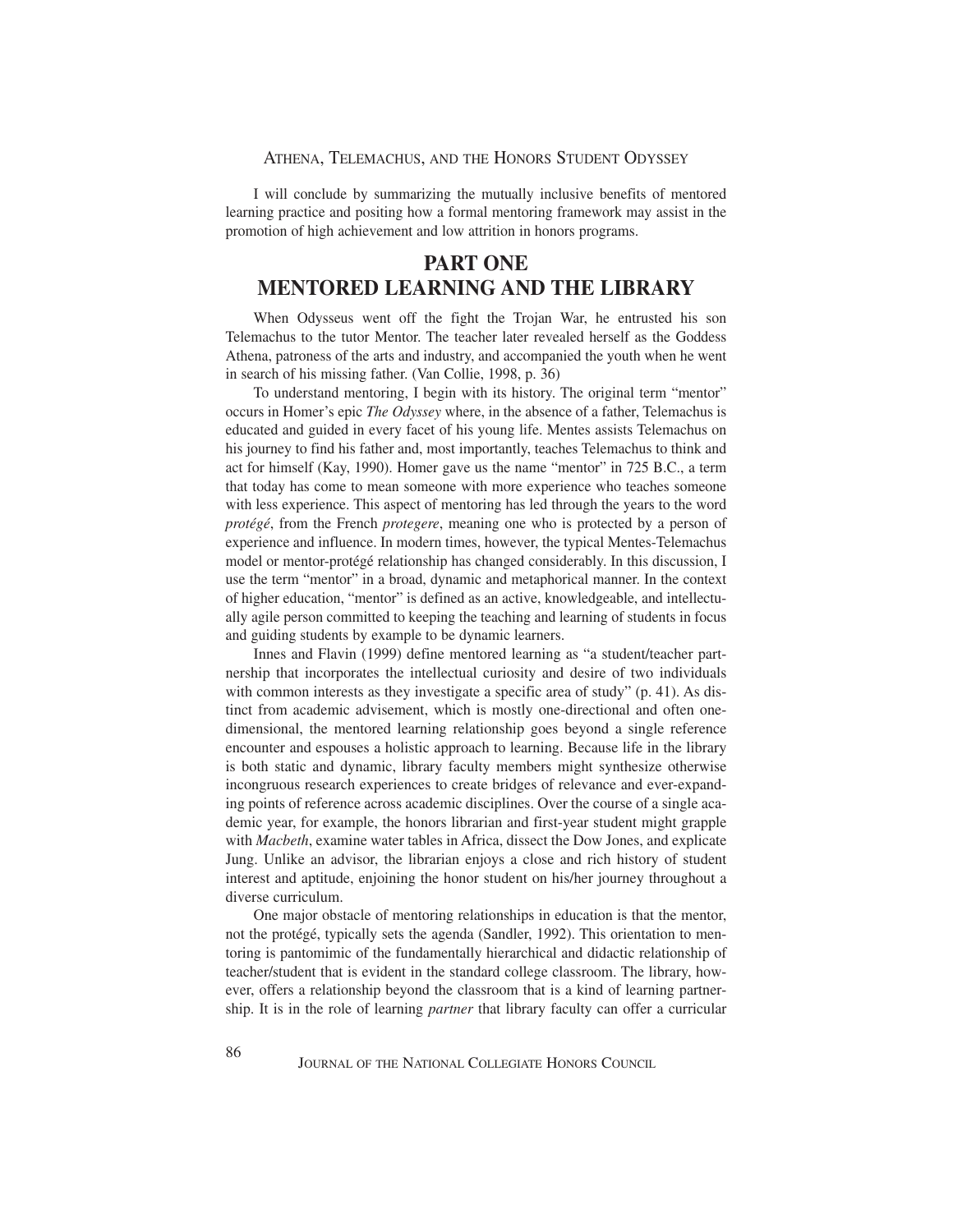capaciousness to honors study. While the classroom teacher is an expert pedagogue within a defined discipline, the academic librarian's knowledge base is expansive.

Librarians are great generalists – we know a *little* about a *lot* of things. Often, when approached for research help, the librarian will not possess the subject expertise to dive right into the project. A partnership is established early in the reference interview, an exchange where the librarian probes the student for specific information on a topic. In this first and vital encounter with the student, the librarian frequently concedes a kind of ignorance regarding a subject. This "leveling" with the student tends to temper student anxieties and is quite effective in initiating an adventurous and collaborative approach to research.

The purpose of co-mentoring in a learning environment is to ensure that the two participants approach an intellectual project in which they are mutually interested and about which they have similar background knowledge. For the academic librarian, this requires an agility of mind, humility in ego, and enthusiasm for learning. This relationship is unique in the academy because it allows the student to break out of the hierarchy and the librarian to break into the curriculum. Implicit in *The Athena Project*, the mentored learning relationship in the library is a long-term, fluid, and sometimes passive tutorial that affords the honors student an empowerment in research, as best evidenced in senior thesis work.

Megginson and Clutterbuck (1995) illustrate this concept of "engaged passivity" by elaborating on Homer's representation of Mentor as an earthly form taken by the goddess Athene. When Odysseus returns from his wandering, he and his son Telemachus are faced with their final challenge. Athene does not use all her powers to give them victory but continues to put their strength and courage on trial. Athene withdraws, taking the shape of a swallow to perch on the smoky beam of the hall. "The power of this image is that it puts mentors where they need to be, out of the action, looking on and encouraging, rather than taking over and doing the work for the learner" (Megginson & Clutterbuck, 1995, p. 28).

The honors student journey includes a series of destinations that I describe as sojourner goals. The primary goal of mentored learning is to develop dynamic students who cultivate a learning community for others, both within and beyond the honors program. A major goal for the librarian/mentor in an honors program is to help establish a community of learners in which the librarians themselves are learners and instill learning in others—across academic disciplines and levels of study. This is a long-term engagement with the honors student. From freshman orientation to senior thesis work, the librarian/mentor guides and challenges the honors student to think critically in retrieving, interpreting, and synthesizing information.

Just as the sojourner is a temporary resident, so too are our honors students. The ultimate function of mentored learning is to provide an atmosphere, in and out of the library, for dynamic learning. This involves academic and psychosocial development, requiring strong librarian/instructor/honors program director relationships, and it invariably leads to greater satisfaction with the honors experience.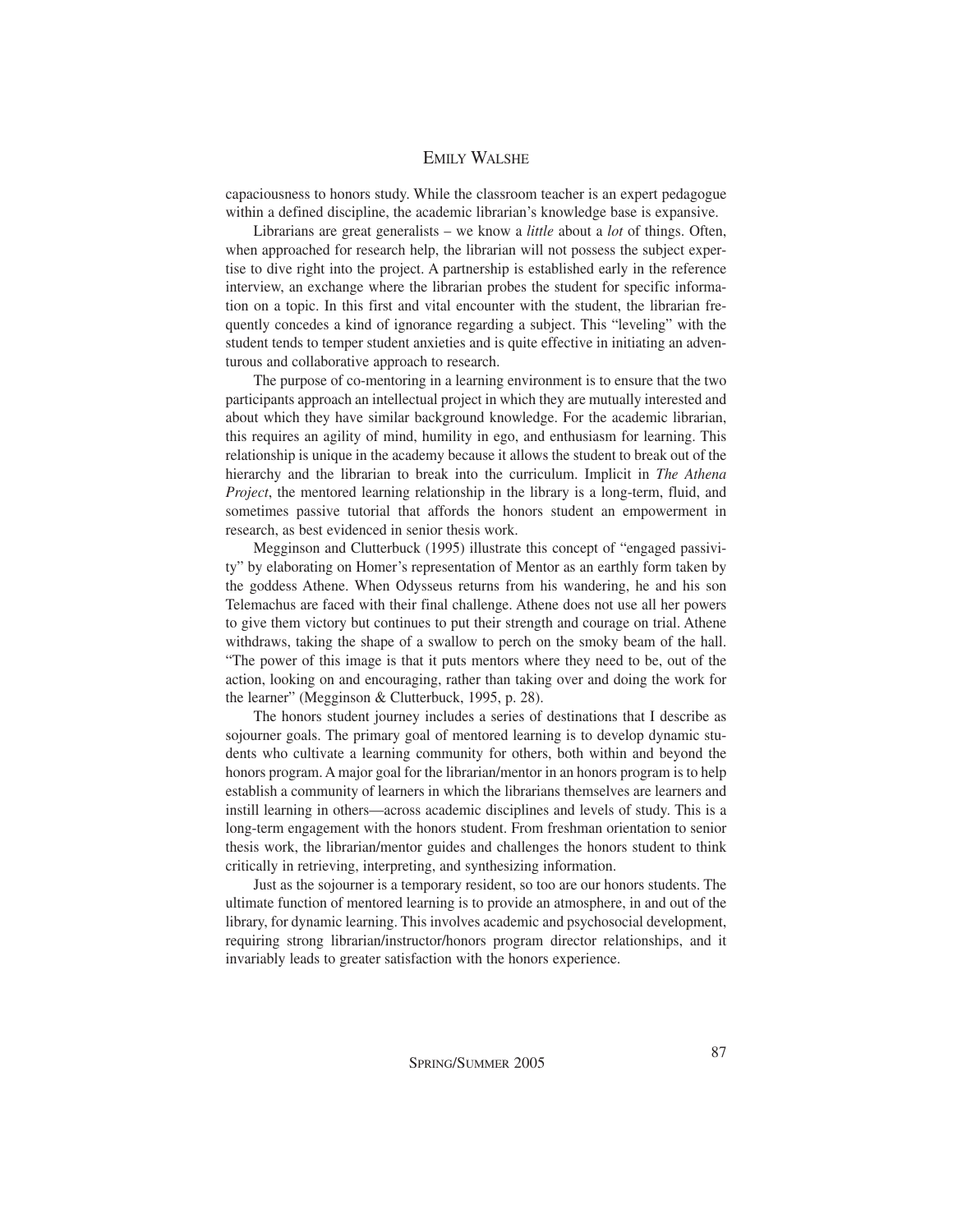## **PART TWO "NO PROCRUSTEAN BED":** *THE ATHENA PROJECT*

To best illustrate the library's role in a mentored learning model, let us consider what mentored learning is *not*, as Altounyan (1995) did in borrowing from another Greek myth. Procrustes, who lived in a cave, often invited visitors to extravagant banquets. At the end of the evening, Procrustes urged his tired visitors to stay the night. If the visitors were too short for the bed, Procrustes put them on racks to stretch them until they fitted better. If they were too long, Procrustes chopped off the bits dangling over the end of the bed.

Unfortunately, like Procrustes' abode, many academic libraries endure a cavernous-like presence on campus—either spatially or psychologically or both. For some students, entrance into the library is a formidable trip in and of itself. For others, the collection is overwhelming. And for many, it is just a domain of arrogance. But for those of friendly exploit, the academic library is the locus for an intellectual orgy of sorts, where students may feast alone or with others on information that it is appropriate and nourishing, offering fertile ground for new ideas.

The image of the Procrustean bed can be applied to two aspects of mentored learning in the library. First, the academic library offers a rich banquet of information and scholarly support. Often, however, the library's role in the academy is one devoid of context. Service is frequently administered like fast food. Instruction tends to be prescriptive, template and stale. In many libraries, there is a tacit "cookie cutter" approach to research. "Want this? Look here." "Want that? Look there." Students, tired by an exhaustive and self-directed feast on inappropriate resources, often put their research to rest on beds unfitting to the assignment. There are few apertures for a proactive, in-your-face, "come along with me" kind of attention.

Second, mentored learning is not cutting people or ideas down to the size that is the preference of the educator or requisite of the organization. Mentored learning in the library is colorful and individual, extending well beyond the bibliographic encounter. Likewise, in this scheme a mentor is not only a tutor who focuses primarily on the task at hand but also an agent focused on individuals and their development. Often, the library mentor will act as a cerebral sparring partner, challenging student assumptions about information, authority, or representation throughout the duration of honors study.

Ragins (1989) suggests that "mentoring relationships may be more likely to occur in organic than mechanistic organizations" (p.16). Compared to corporate culture, institutions of higher learning can be considered organic in structure because we have fewer hierarchical levels and more collaborative networks than mechanistic organizations. *The Athena Project* grew, organically and informally, from a single interest in affecting the research experience of academically gifted students.

Below is a description of three distinct facets of mentored learning practiced in our honors program.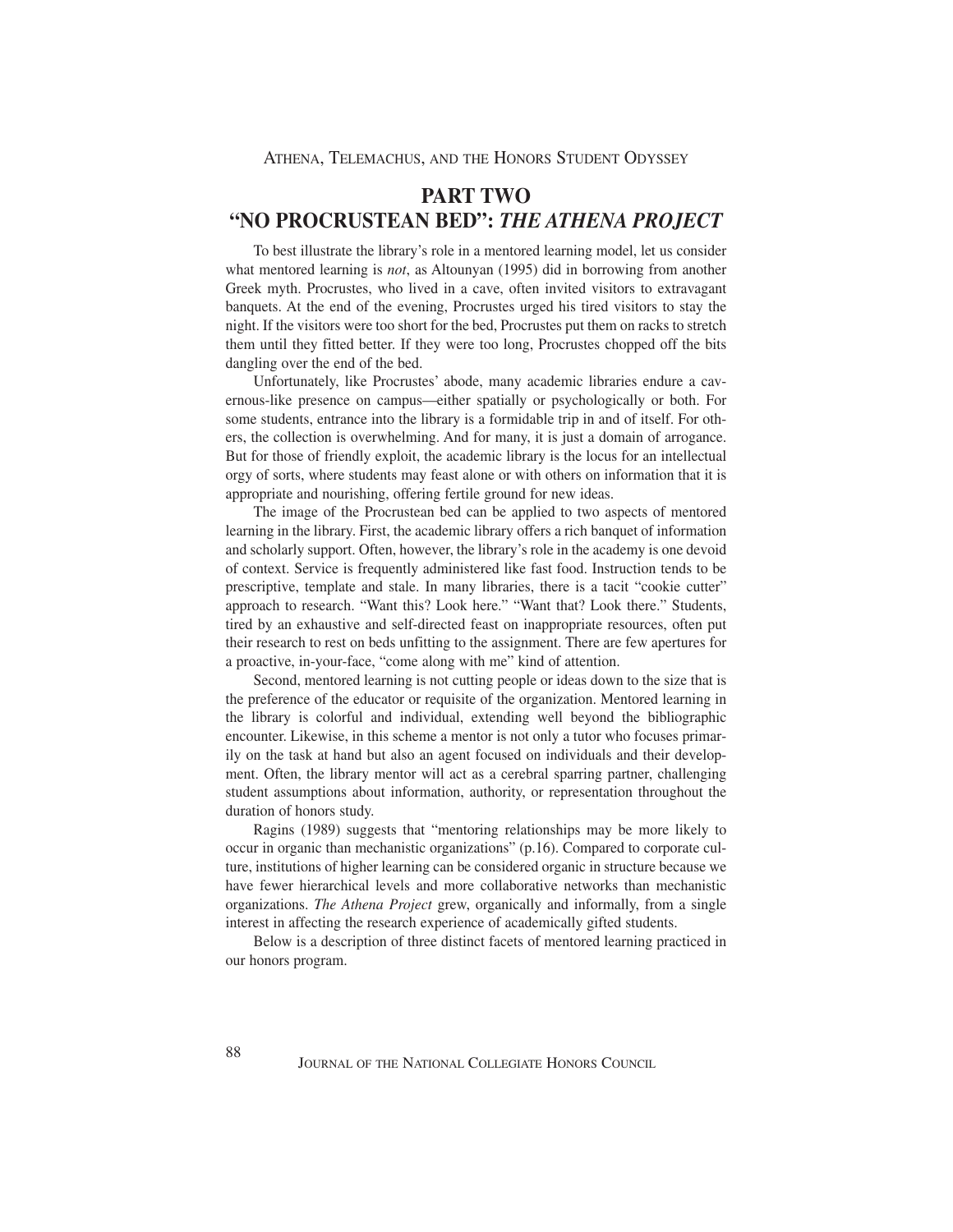#### **TYPE I: PROGRAM-SPECIFIC ORIENTATION**

Our honors program seeks to provide its students with a course of study designed to help them realize their potential in and out of the classroom. Across a liberal curriculum of traditional and innovative studies, the honors program objective is one of enrichment and critical thinking, not acceleration. Beginning students, a diverse group of many ages and nationalities, are the beneficiaries of enriched advisement their first year. The assignment of a freshman honors advisor, coupled with special orientation sections in the College's freshman orientation program, helps to create a unique decision-making community that is both academic and social.

Upon entering the university, each honors student participates in a 10-week orientation program. In this orientation, the students are introduced in a seminar-type format to various facets of campus and academic life. Both incoming freshmen and transfer students are introduced to the library, its resources, and their librarian/mentor within the first weeks of university study. The orientation sessions conducted by the librarian/mentor are designed to introduce the students to:

- the individual serving as "personal librarian,"
- the collective expertise of the library faculty,
- the precepts governing the organization of recorded knowledge in a university library, and
- the complexities inherent in academic research.

This is a conduction, or "heating up," of the post-secondary research experience as well as a pragmatic circuit of the library facility and briefing on its effective access and usage.

In this forum for acculturation, the librarian/mentor conducts written *Interest Inventories* to gauge students' early academic interests and research perceptions. These inventories are retained on file with the librarian/mentor for later consultation and notation regarding student contact, course of study, and specific research activities across disciplines. This documented growth in research activity, interest, and experience is then shared with the student at the senior thesis/tutorial level. In several ways, this documentation provides a cartographic portrait of the mentored learning experience, providing a map of a student's ideological origins, direction, mile markers, wanderings, and destinations over a course of four years.

#### **TYPE II: COURSE-SPECIFIC BIBLIOGRAPHIC & INFORMATION LITERACY INSTRUCTION**

Like many large university libraries, ours supports the information needs of thousands of full- and part-time students in a comprehensive range of undergraduate, graduate, and doctoral degree programs. Library activity is reflective of this broad constituency—subscribing to hundreds of electronic databases; handling a print collection of over a million volumes; managing several thousand periodical titles; organizing satellite multimedia collections in the arts; and maintaining an opulent but grossly underutilized rare book and special collections archive.

SPRING/SUMMER 2005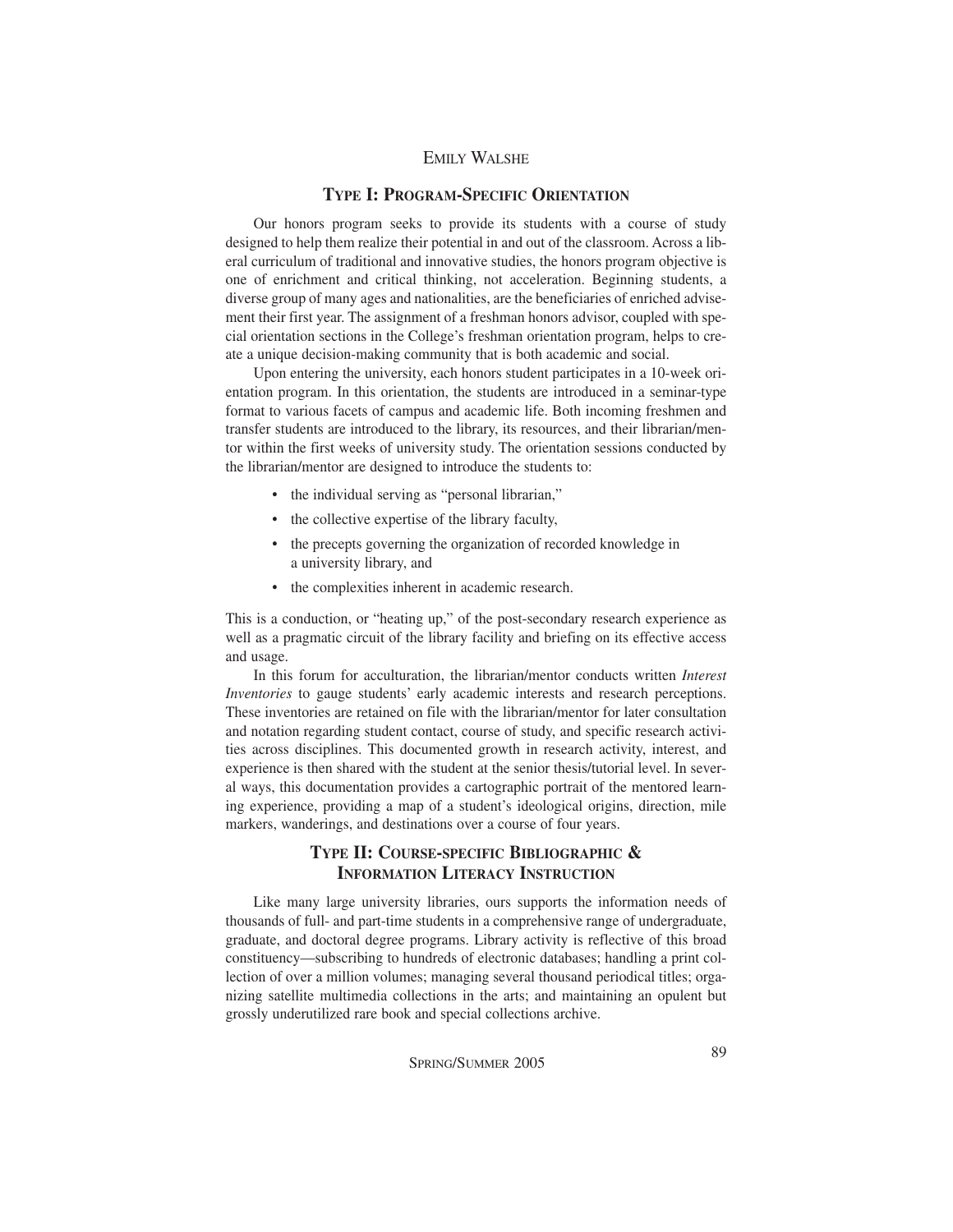#### ATHENA, TELEMACHUS, AND THE HONORS STUDENT ODYSSEY

Full-time tenured library faculty hold advanced degrees and academic credentials outside of their discipline. Subject to the high student-to-librarian ratio existent in most institutions, librarians are limited in the ways they might lend their expertise in pedagogical support. Because service is directed to satisfying such a high number and diverse range of information needs, little attention can be made to the "whole" student. Librarians often see students on a need-to-know basis, answering specific questions and identifying information sources (often automated) appropriate to the assignment in hand. In this way, the library becomes insular and task-specific.

In calling for a more "information literate" student, the Middle States Commission on Higher Education (Ratteray, 2000) has advocated partnerships across academe. Over the last decade, library initiatives in bibliographic instruction and information literacy have sought to bring the library into the classroom and cultivate a context for effectively using information. In terms of improving student efficacy in research, however, these amplified initiatives often fall short of their intent. Eadie (1992) argues that course-related instruction is simply an oral bibliography and that the generic library instruction session often trivializes information gathering and confuses the student. Tiefel (1995) cites several complications inherent in course-related instruction, including lack of faculty cooperation and a push/pull contention for instructional "authority."

In a single semester, large-library bibliographic instruction programs will teach research sections for over 100 different syllabi across many different disciplines. These sessions seek to detail information sources and services specific to a particular discipline, course, or research agenda. For several reasons, these research assemblies tend to be parochial in approach and function within a rote focal framework. Many sessions have no pre- or post-consultation with the instructor regarding content or outcomes. Some sessions include beforehand a cursory review with the instructor regarding session objectives or special concerns. Sometimes the instructor will not even be present for library instruction. In the worst scenarios, the library fills a slot on a syllabus if an instructor has a schedule conflict and cannot attend his/her class. In this type of context, there is little room for the cultivation of relationships, either intellectual or social.

Mentoring/learning relationships are also course-specific, but contextually rich. There is a continuity and familiarity in library instruction, where one librarian is seen repeatedly in the classroom but in different contexts, a better strategy than assigning librarians to bibliographic instruction programs based on availability rather than subject specialty or resource expertise. Also, the librarian/mentor is always building on a student's past research experience and current competencies. In this way, mentored learning practice in coursework emphasizes a *process* rather than an immediate purpose and helps to achieve a balanced program that assists students in the effective transference of library knowledge from one course to another. Instructors consult with the librarian/mentor early in the design of their research or writing assignments, sometimes in the formation of the syllabus, to invite contextually congruous research experiences for the students and a directive clarity for collaborative instruction.

Much of the honors curriculum involves writing-intensive coursework. This kind of work necessitates a careful approach in the arrangement and administration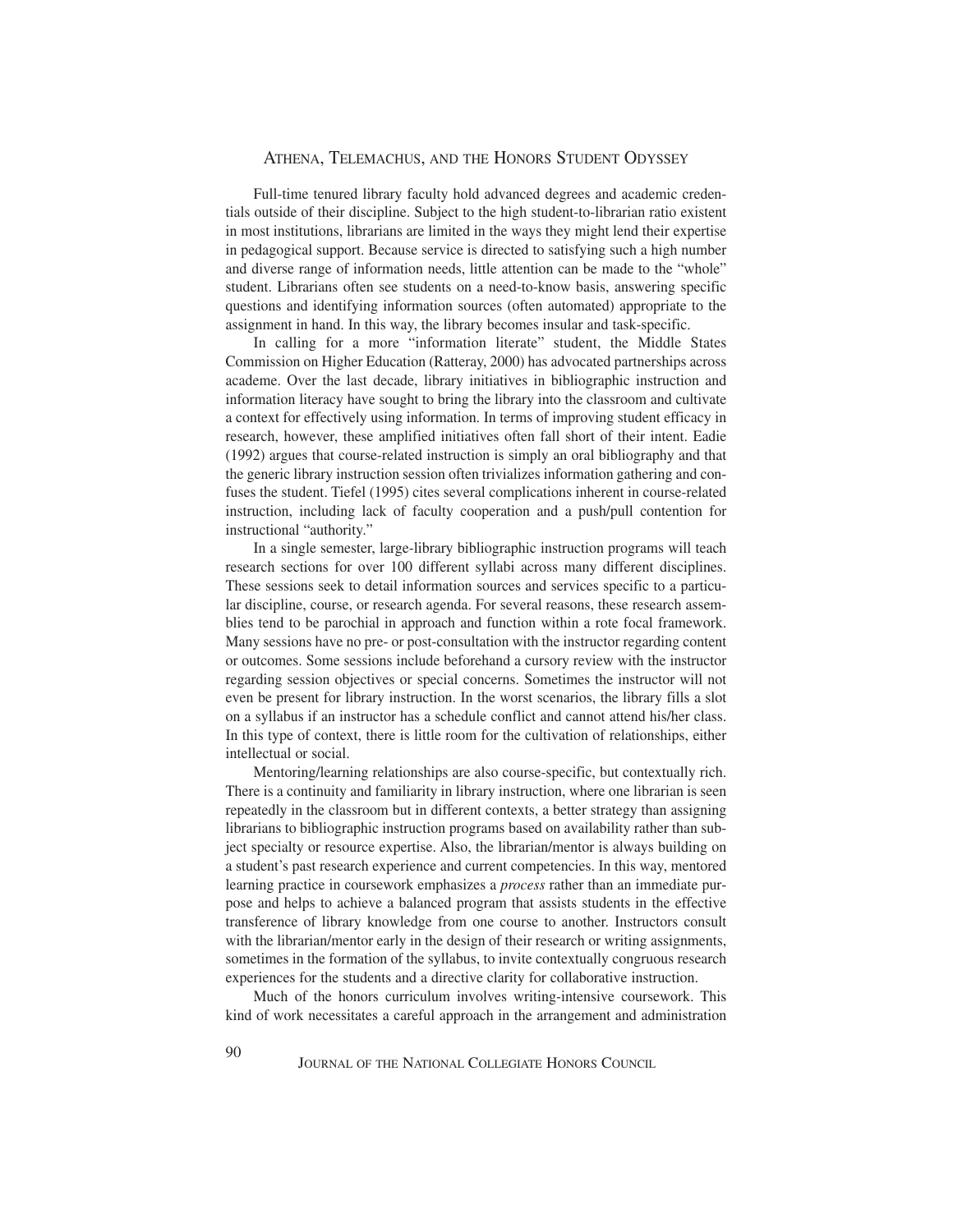of library services. Curiously, we have found that mentored learning strategies help facilitate students' understanding and avoidance of plagiarism. Because the librarian/mentor keeps an active watch on course-specific research work as well as individual student interests and competencies, the mentored learning model has been called upon to support various stages of a writing project. The librarian/mentor may review and validate student drafts or provide written commentary to students and instructors regarding resource allocation or citation. Again, by cultivating an understanding of the *process* of scholarship, mentored learning moves beyond the act of simply surveying literature and citing sources. We believe that a conceptual foundation for academic research laid early in the honors curriculum inevitably enhances instruction and outcomes in each stage of academic development.

#### **TYPE III: ASSIGNMENT-SPECIFIC INDIVIDUAL TUTORING**

For the student and librarian, confronting an explosive information universe (not wholly unlike Odysseus and Telemachus facing hundreds of suitors) requires true strategic and tactical cunning. The terrain of the information landscape in the freshman year will be much different in the senior year of study. Rapid developments in information storage and delivery, commercial acquisitions of electronic resources, and migratory patterns in academic publishing prompt continual realignments in our collective approach to academic research.

Content, even in the more static disciplines, is masked by the ways in which information is represented and delivered to the student. The way we look for literary criticism today, for example, will be much different four years from now. The changing face of information can be scary to both students and classroom faculty. The effective conduct of research, in and outside of the academy, requires the ability to think critically and independently. The proliferation of aggregate systems, intuitive search engines, and third-party paper mills invariably affects the ways in which we conceive of information as "capital." One-on-one, personal, and successive research experiences with students are vital for the effective transfer of knowledge and synthesis of ideas.

A requirement of every student in the honors program is the completion of a tutorial and a thesis, which are done in the student's major with the help of a full-time professor from that major. Students who do not complete the tutorial and thesis do not graduate with the honors citation on their diplomas. For the mentored learning relationship, this is a capstone experience in research. Much like course-specific instruction, the librarian/mentor meets with the advising professor and the senior student early in the design of the project. The student and advising professor commence with a meeting plan, and the student and librarian/mentor meet according to this rigorous schedule. This instructional triad has proven to be helpful to students and advising professors alike in that the nuts-and-bolts requirements of the research component are wholly attended to and locally directed while at the same time different learning styles are accounted for and honored. Without this cooperative guidance, students tend to underutilize and misuse information, often favoring citations to information over the "end information" itself.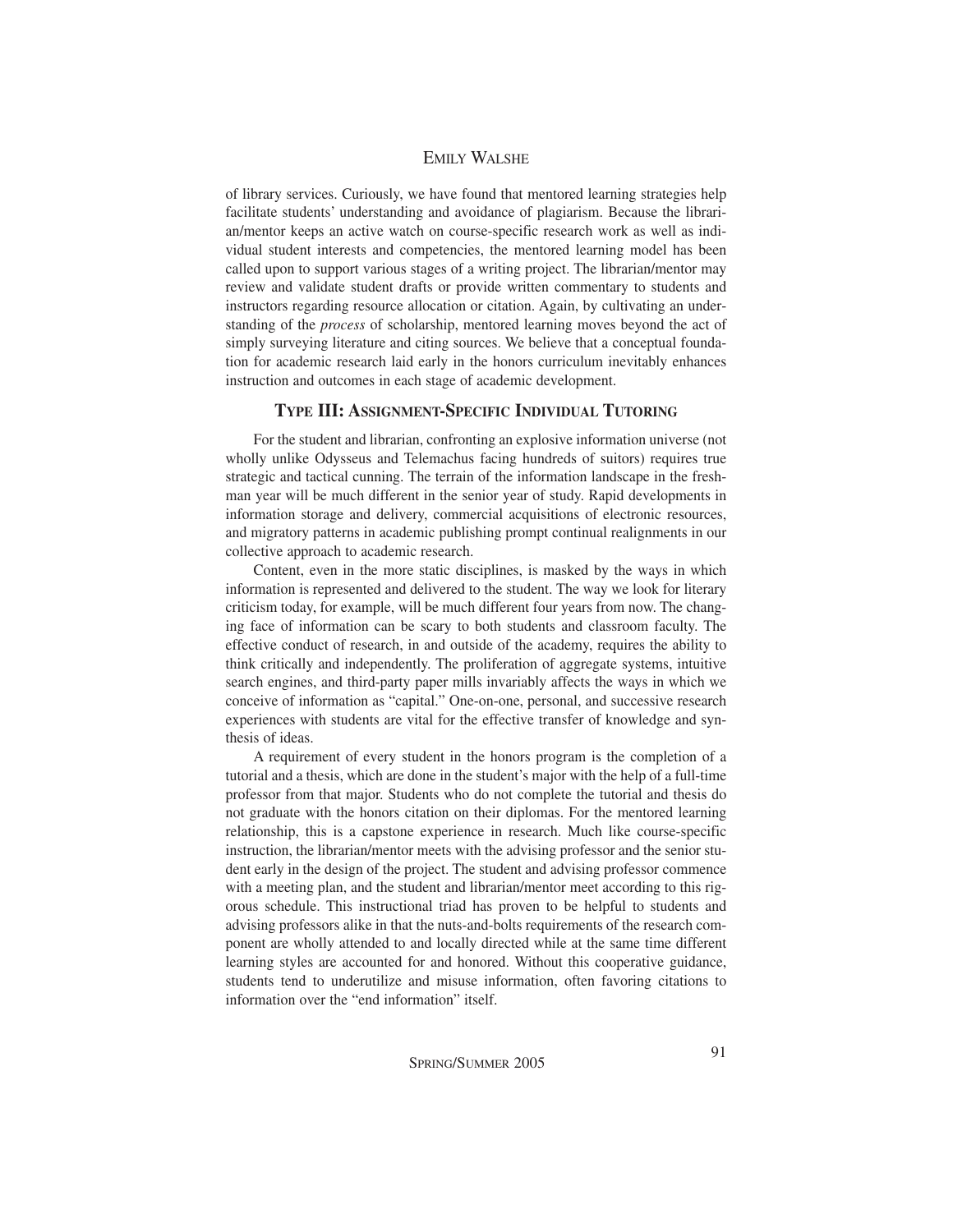#### ATHENA, TELEMACHUS, AND THE HONORS STUDENT ODYSSEY

The locus of control is changing throughout honors curricula, as is the concept of "residency" within library collections, and mentored learning practice involving the library may help to create an improved setting that accounts for different learning styles and that guides developmental learning through uncharted courses. For our students studying abroad, email contact with the librarian/mentor can provide a kind of anchor in research, helping students obtain the information sources they need to support their studies abroad. This project has just begun to explore initiatives in "telementoring," which include asynchronous and "real-time chat" provisions in campus Honors Lounges and dormitory computing facilities that would thread together social and learning environments.

## **CONCLUSION**

Mentoring, like learning itself, is about structural and personal relationships. The process of mentoring dynamic honors students involves more than a single mentor, more than a single setting, and more than passive students. A mentored learning model in education calls for changing roles among students, teachers, and librarians. Technology can be a key transforming element, offering unlimited new ways of learning and communicating *in relationship*.

Guides and travelers come to the journey in two ways, by chance or by mutual choice in planning the journey together. Although typically students seek their own mentors or mentors emerge, informal mentor relationships do not serve the growing need for dynamic learners in a rapidly expanding world where *information* is often mistaken for *meaning*. Institutional support for a formal mentoring program in the honors program is requisite for cultivating learning communities within an institution. This necessarily involves organizational planning, mentor selection and training, mentor/student pairing (or opportunities for mentor/student selection), and evaluation. Within the framework of a formal mentored learning program, institutions might promote higher achievement and lower attrition in honors programs.

The voyage associated with any kind of learning experience is not a placid one. However, mentored learning relationships are mutually beneficial and can ease the voyage by providing dual support in approaching intellectual challenges and cognitive "storms." For the librarian/mentor, the mentor relationship helps avoid isolation (often, academic librarians feel themselves to be on the periphery of curricula) and encourages collaboration with teaching faculty on dynamic learning and curricular innovation. Librarian/mentors gain new insights through reflective discussions and fresh opportunities for serendipity. Mentoring practice affords its participants reflective time to evaluate intuitive processes. By working within the honors program, mentors gain a network for ideas and opportunities to modify their experience in the academy. Not only are more ideas generated in terms of course content and curricular direction, but librarian/mentors gain a sense of relevancy and influence within the institution, which can be meaningful and motivating.

The benefits of mentored learning to an honors student may seem obvious and include developing a greater insight into the process of scholarship, learning practical tricks in information excavation, and expanding one's circle of reference. I have